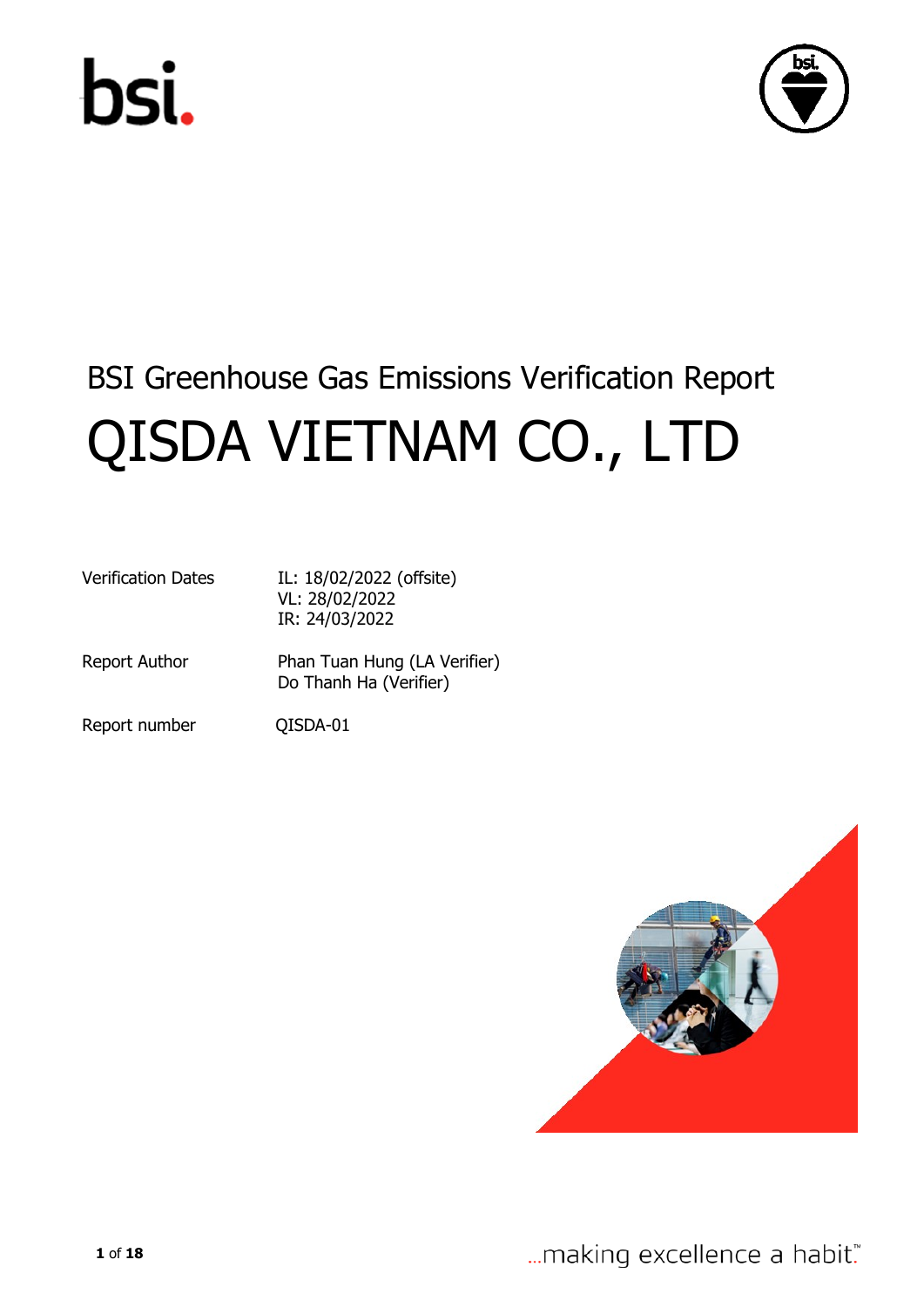## **Carbon Footprint Verification Report Revision 02 (04/2020)**

### **Contents**

| 1            |      |                                                                        |  |
|--------------|------|------------------------------------------------------------------------|--|
| $\mathbf{2}$ |      |                                                                        |  |
| 3            |      |                                                                        |  |
| 4            |      |                                                                        |  |
| 5            |      |                                                                        |  |
|              | 5.1  |                                                                        |  |
|              | 5.2  |                                                                        |  |
|              | 5.3  |                                                                        |  |
| 6            |      |                                                                        |  |
|              | 6.1  |                                                                        |  |
|              | 6.2  |                                                                        |  |
|              | 6.3  |                                                                        |  |
|              | 6.4  |                                                                        |  |
|              | 6.5  |                                                                        |  |
|              | 6.6  |                                                                        |  |
|              | 6.7  |                                                                        |  |
|              | 6.8  |                                                                        |  |
|              | 6.9  |                                                                        |  |
|              | 6.10 |                                                                        |  |
|              | 6.11 |                                                                        |  |
|              | 6.12 |                                                                        |  |
|              | 6.13 |                                                                        |  |
|              | 6.14 |                                                                        |  |
|              | 6.15 |                                                                        |  |
| 7            |      |                                                                        |  |
|              | 7.1  |                                                                        |  |
|              | 7.2  |                                                                        |  |
|              | 7.3  |                                                                        |  |
|              | 7.4  | Initial Verification Plan (Prepared in accordance with ISO 14064-3) 11 |  |
|              | 7.5  |                                                                        |  |
|              | 7.6  |                                                                        |  |
|              |      |                                                                        |  |
|              | 7.7  |                                                                        |  |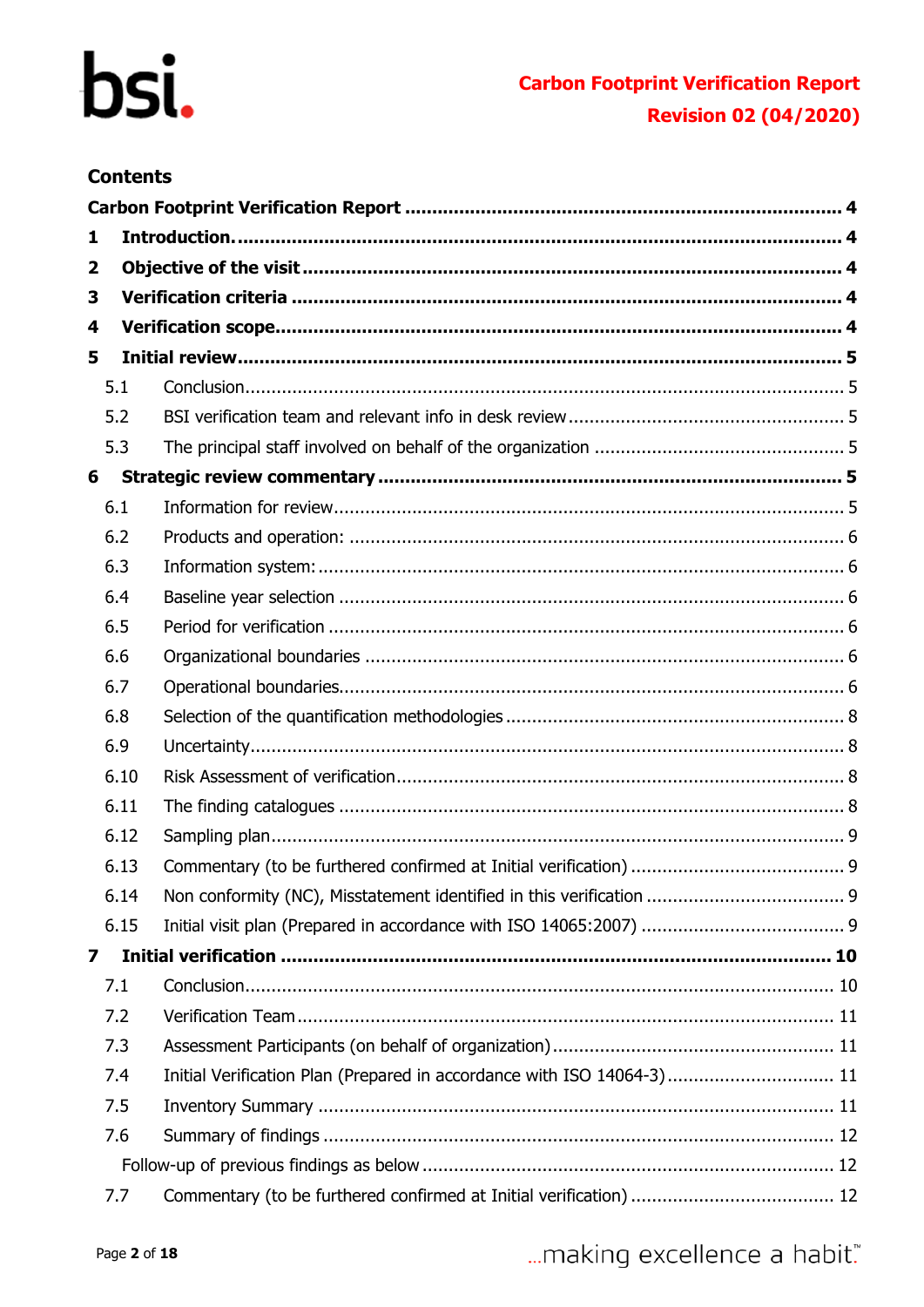## **Carbon Footprint Verification Report Revision 02 (04/2020)**

| 10  |                                                                       |  |
|-----|-----------------------------------------------------------------------|--|
| 9   |                                                                       |  |
| 8.8 | Non conformity (NC), Misstatement identified in this verification  15 |  |
| 8.7 |                                                                       |  |
| 8.6 |                                                                       |  |
| 8.5 |                                                                       |  |
| 8.4 |                                                                       |  |
| 8.3 |                                                                       |  |
| 8.2 |                                                                       |  |
| 8.1 |                                                                       |  |
|     |                                                                       |  |
| 7.9 |                                                                       |  |
| 7.8 |                                                                       |  |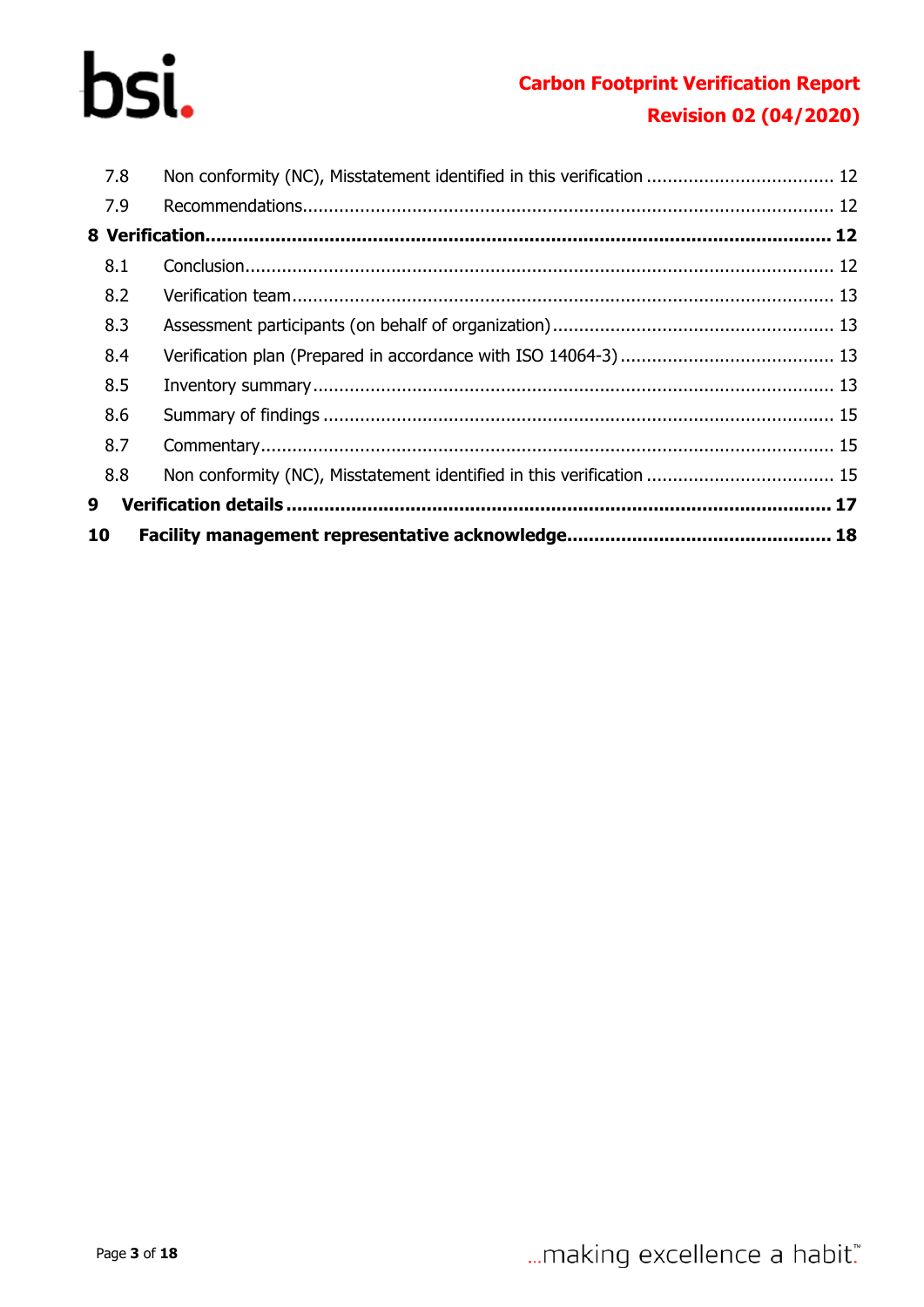# <span id="page-3-0"></span>Greenhouse Gas Emissions Verification Report

### <span id="page-3-1"></span>**1 Introduction.**

This report has been compiled by **QISDA VIETNAM CO., LTD** and relates to the Greenhouse gas verification activity detailed below:

- The verification was based upon the Client's GHG Management System & Inventory Report.
- Referenced below: GHG report and GHG inventory
- Level of Assurance: Reasonable

This report forms part of BSI's partnership approach in the Verification of organization's GHG Management System.

The Verification was based on random samplings and therefore nonconformities may exist which have not been identified. Due to the nature of this Verification, not all areas of the Verification have been verified.

If you wish to distribute copies of this report external to the organization, then all pages must be included.

#### <span id="page-3-2"></span>**2 Objective of the visit**

The objective of the visit was to conduct a verification of quantification and reporting of greenhouse gas emissions and removals

### <span id="page-3-3"></span>**3 Verification criteria**

The verification was to confirm to be conformity with:

- ISO 14064-1
- ISO 14064-3
- WBCSD protocol and other specifications of the intended users

The recording system also, the implementation of security program was assessed by the audit team by means of on-site inspection and examination of documents on a random sample basis. Nonconformities, potential for improvement are described in the "findings in this visit" section.

#### <span id="page-3-4"></span>**4 Verification scope**

The GHG emission from the organization boundary at the verification period for manufacturing of:

- Manufacturing of Monitors, Tablets, Printed Circuit Board Assembly (PCBA),
- Precision Plastic Moulds used in Electronic Products, Plastic Injection Molding Products and Metal Stamping for Electronic Products.

Related facts:

Materiality threshold: **5%** of the total amount of carbon footprint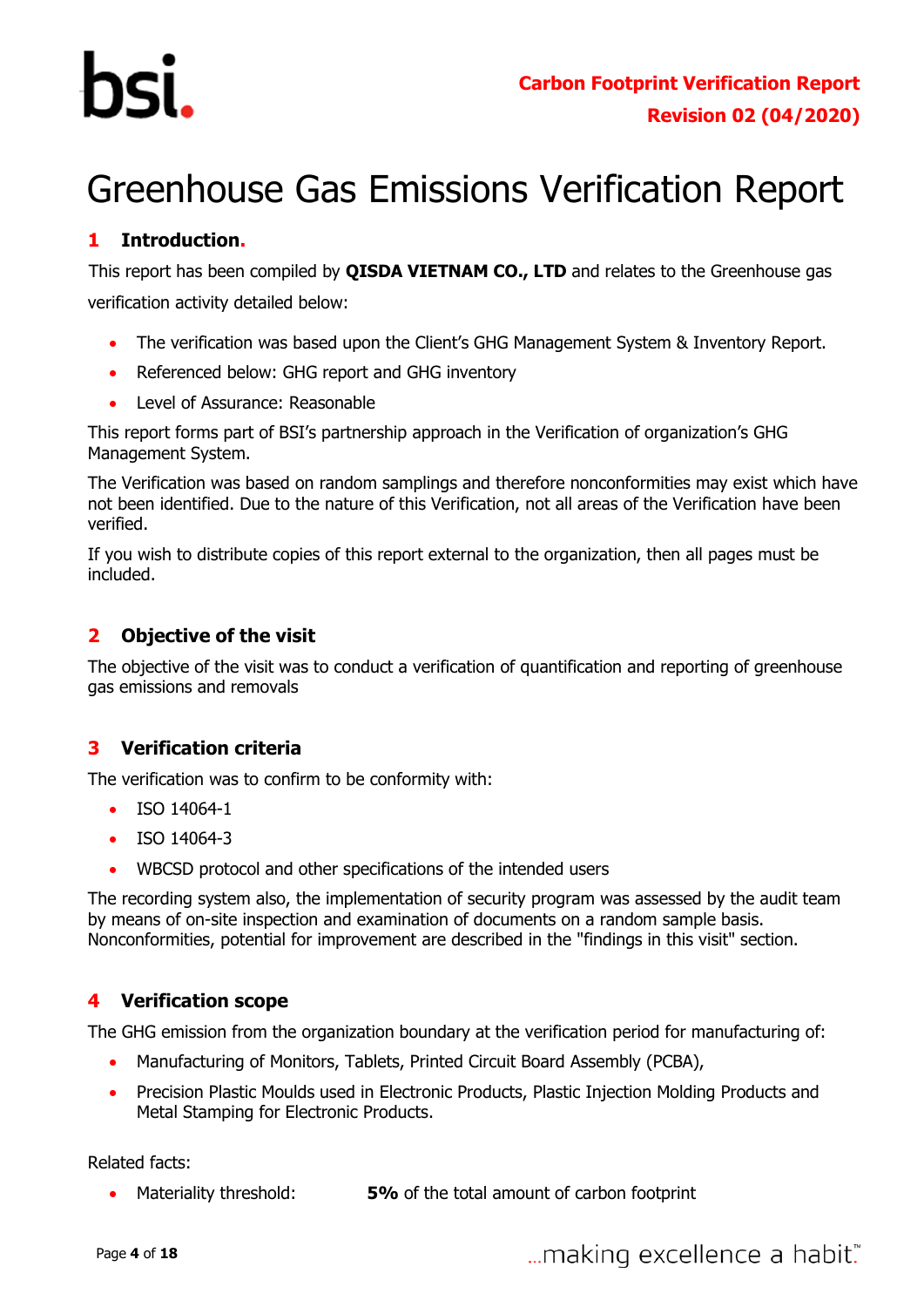

- Signification threshold: **3%** of the total amount of GHG emissions
- Exclusion threshold: Total of 1% of the total amount of GHG emissions, total exclusion not exceed 5%

# Initial review

#### <span id="page-4-0"></span>**5 Initial review**

#### <span id="page-4-1"></span>**5.1 Conclusion**

During the document review, findings were identified as follow:



The result of this document review has no influence whatsoever on the conduct of any subsequent assessment, nor upon the resulting recommendations.

Progress has been established towards Initial verification and Verification plans, that include details:

Initial verification  $\vert$  1.0  $\vert$  Man-day(s) Verification Plans  $\vert$  2.0  $\vert$  Man-day(s)

#### <span id="page-4-2"></span>**5.2 BSI verification team and relevant info in desk review**

| <b>Name</b>    | <b>Position</b> |  |
|----------------|-----------------|--|
| Phan Tuan Hung | Lead verifier   |  |
| Do Thanh Ha    | Verifier        |  |

#### <span id="page-4-3"></span>**5.3 The principal staff involved on behalf of the organization**

| <b>Name</b>                           | <b>Position</b>         |
|---------------------------------------|-------------------------|
| Mr. Huang Tsung Te                    | Facility representative |
| Ms. Nguyen Thi Nga<br>Mr. Phan Van Ha | GHG team                |

#### <span id="page-4-4"></span>**6 Strategic review commentary**

#### <span id="page-4-5"></span>**6.1 Information for review**

The information will be kept up to update as necessary and being evaluated during the review, risk verification and planning stages.

The information upon which this review is based has been derived from submitted documentation as following:

- Source list and relative calculation records
- Document GHG Report
- GHG Inventory Y2021 (from 2021-01-01 to 2021-12-31)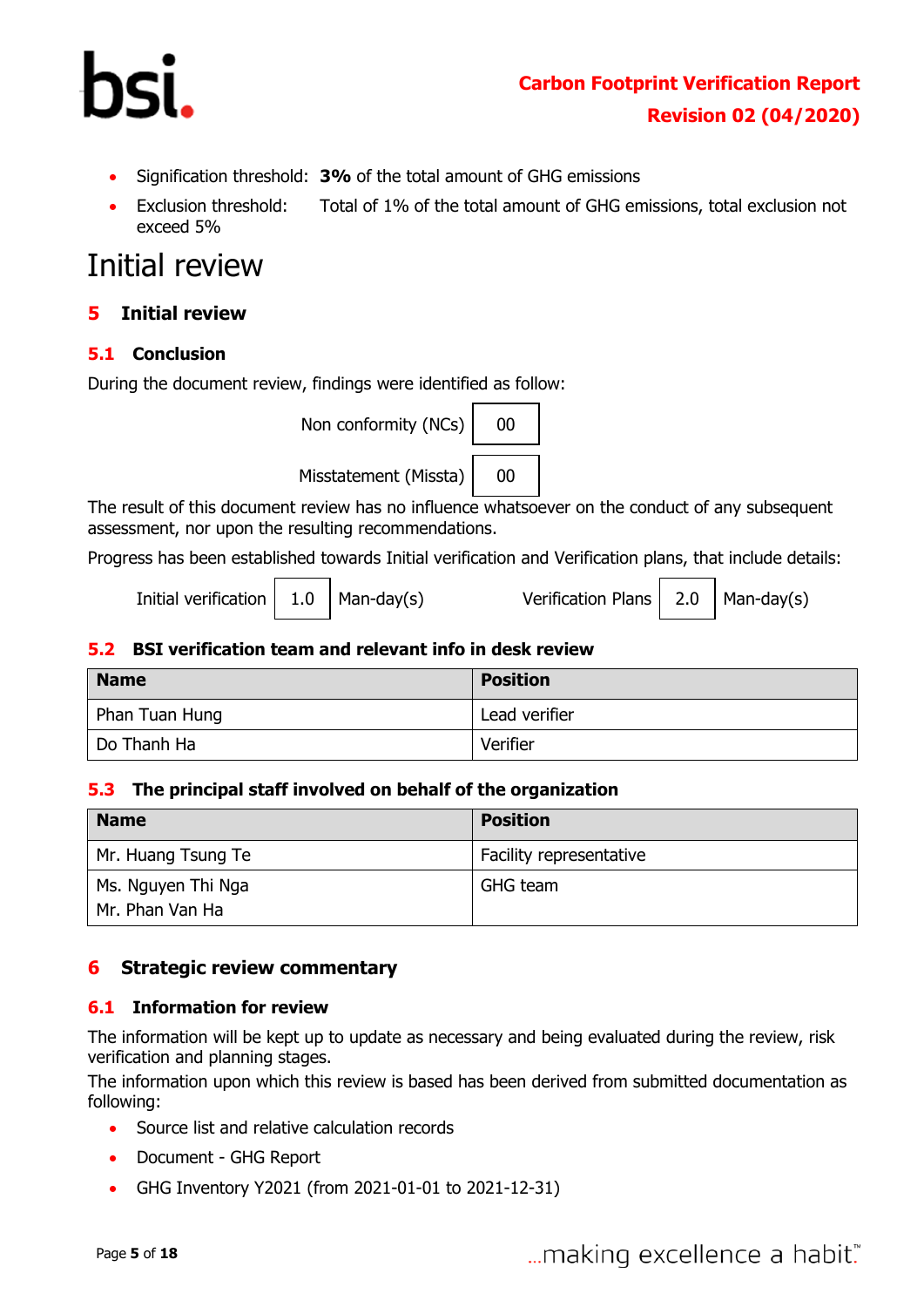ISO 14064-1: 2018

#### <span id="page-5-0"></span>**6.2 Products and operation:**

All installations owned by organization are covered in the verification, and the main energy-based emissions are:

Use of electricity

The others include:

- Combustion of diesel / petroleum
- Fugitive emissions from refrigerant equipment, waste water, CO2 fire extinguisher

#### <span id="page-5-1"></span>**6.3 Information system:**

The energy data (DO, electricity), fire extinguisher data is collected from bills & readings of meters and fed into the spreadsheet by operator.

The emission data from waste water treatment is collected from monitoring BOD value of septic tank.

#### <span id="page-5-2"></span>**6.4 Baseline year selection**

The following period have been selected as baseline year due to the initial year for GHG inventory.

From **2021-01-01** to **2021-12-31**

#### <span id="page-5-3"></span>**6.5 Period for verification**

The period of the carbon footprint verification covers year **2021**



#### <span id="page-5-4"></span>**6.6 Organizational boundaries**

The organization has consolidated its facility-level GHG emissions by control approach.

- Company name: **QISDA VIETNAM CO., LTD**
- Address: Lot CN-12, Dong Van IV Industrial Park, Nhat Tan Commune, Dai Cuong Commune, Kim Bang District, Ha Nam Province, Vietnam
- Workshop: VIO Factory, MNT Factory, WH including manufacturing area, warehouse, office area.
- Other areas: waste water treatment plant, dormitory, canteen, waste warehouse, air conditioner system, Garage

#### <span id="page-5-5"></span>**6.7 Operational boundaries**

The organization has established and documented its operational boundaries.

#### **Scope 1**

Use of Diesel oil from back-up power generator which is used for emergency operation, fire pump from VIO Factory, MNT Factory, WH, canteen, dormitory, transformer area, Use of LPG from canteen activity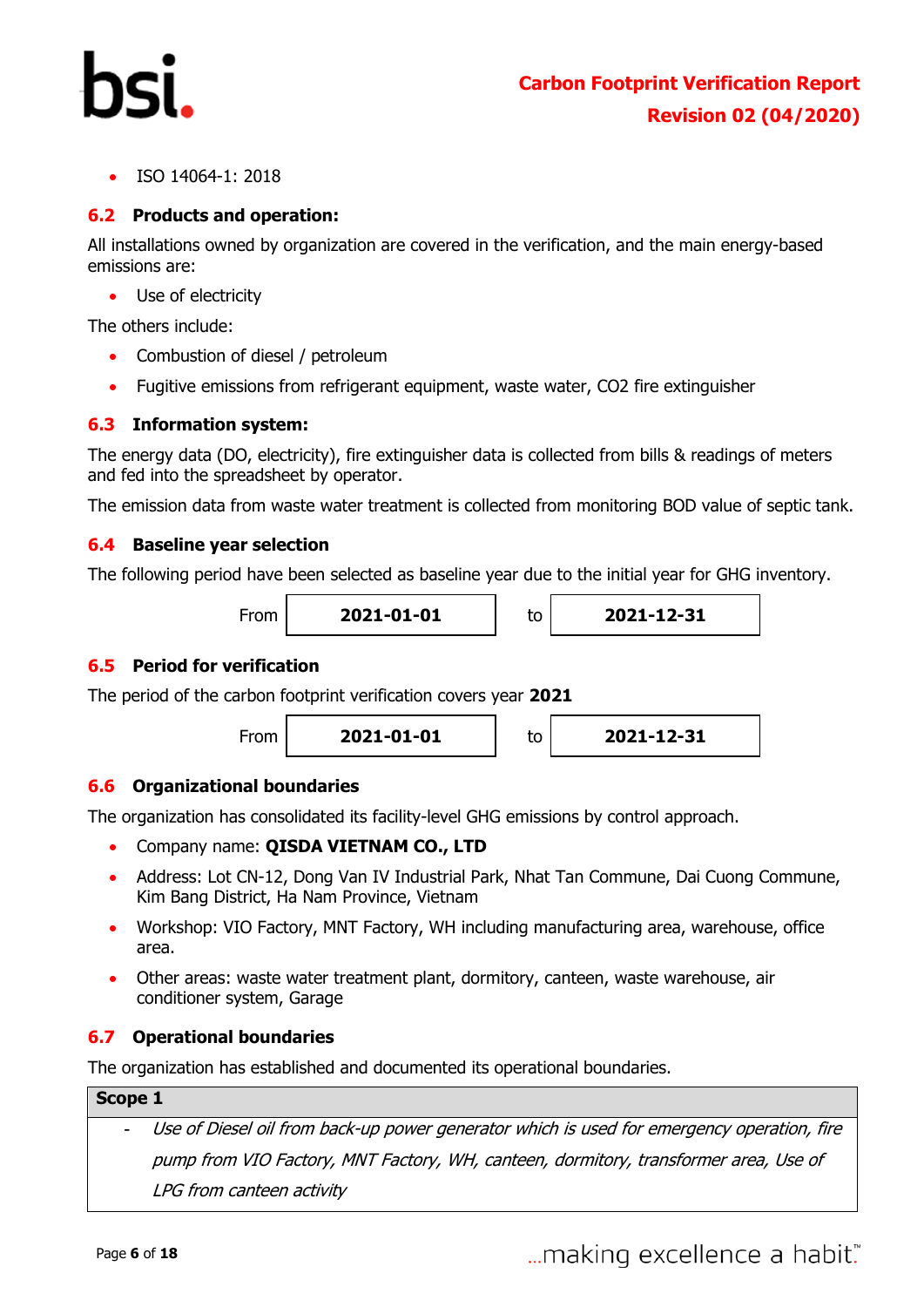

- Use of petroleum for grass cutting machine
- Fugitive emissions: CO2 from Carbon dioxide fire extinguishers, HFC from centrifugal Chiller and fridge (VIO Factory, MNT Factory, WH canteen), CH4 from Septic tank.
- Use gasoline and diesel oil for transpost car company (company-owned vehicles)

#### **Scope 2**

- Use of electricity from manufacturing of product, office activities, dormitory, canteen, centrifugal Chiller, waste water treatment plant.

#### **Scope 3**

Exclusion scope 3 that including:

- Transportation of solid waste, hazardous waste, material, product, employee which is handled by contractor
- Treatment of solid waste, hazardous waste.
- The amount of emissions was small and does not include the calculation results

#### **Scope 4**

- Emissions of product manufacturing equipment and service use and emissions of the life cycle phase; workers commuting to work, including emissions of non-energy materials) Phát thải của thiết bị <sup>s</sup>ản xuất sản phẩm và việc sử <sup>d</sup>ụng dịch v<sup>ụ</sup> và phát thải của giai đoạ<sup>n</sup> chu kỳ sinh mệnh; công nhân đi lại nơi làm việc, bao gồm phát thải của nguyên vật liệu phi năng lượng)

The amount of emissions was small and does not include the calculation results

#### **Scope 5**

Greenhouse gas emissions from: authorized shops, manufacturing contractors and other representative stores; emission sources or equipment outside the boundary set up the point of generation of greenhouse gas emissions, the source from hazardous wastes generated by the equipment;

Phát thải khí nhà kính từ: các cửa hàng được ủy quyền hoạt động, nhà thầu chế <sup>t</sup>ạo và các <sup>c</sup>ửa hàng đại diện khác; nguồn phát thải hoặc thiết bị ngoài danh giới thiết lập điểm phát sinh phát thải khí nhà kính, nguồn phát thải từ CTNH mà các thiết bị sinh ra;

The amount of emissions was small and does not include the calculation results

**Scope 6**

- Greenhouse gas emissions from: Photosynthesis of trees and lawns in the company/ Phát thải khí nhà kính từ: Quang hợp của cây xanh và thảm cỏ trong công ty
- The amount of emissions was small and does not include the calculation results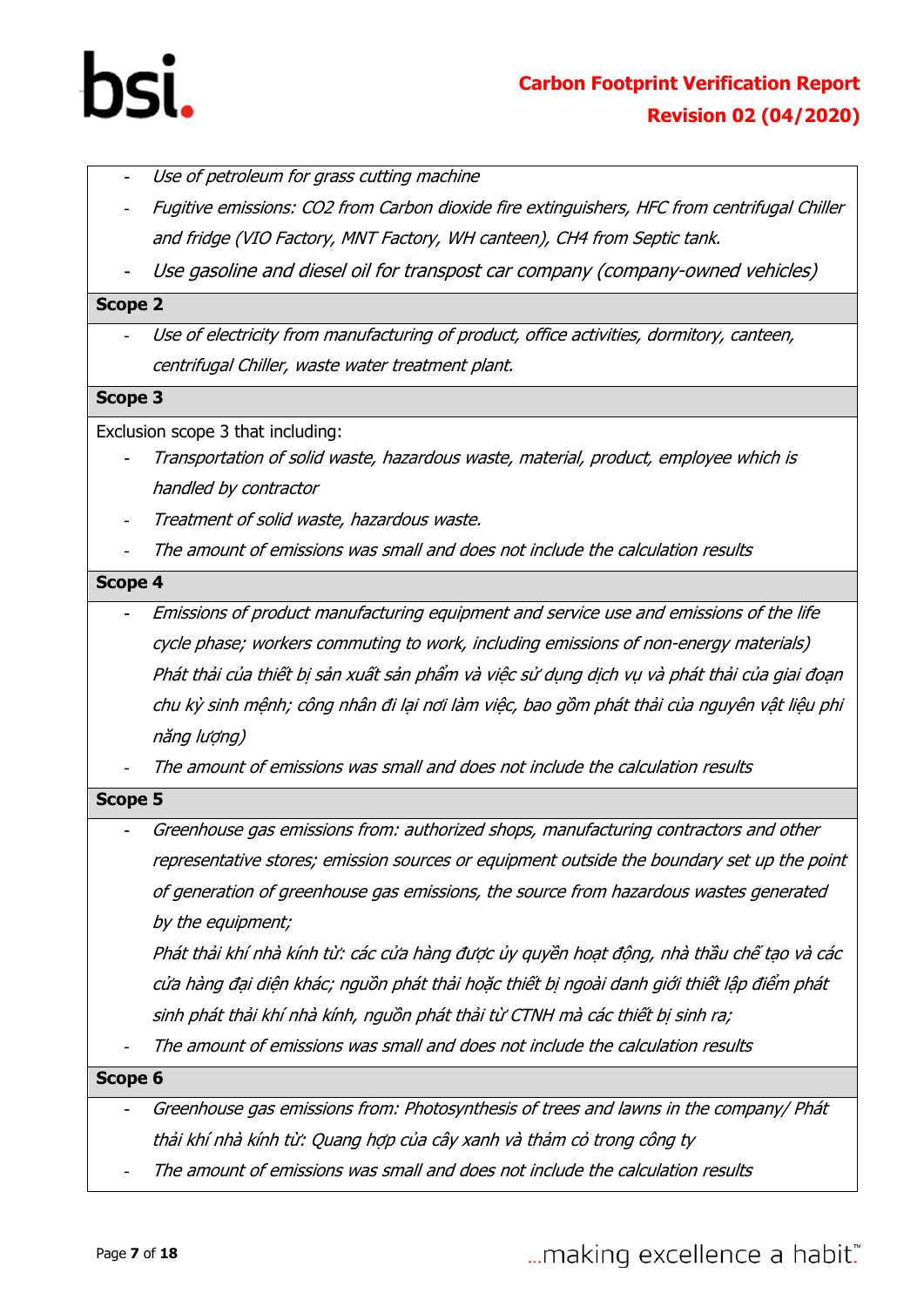

#### <span id="page-7-0"></span>**6.8 Selection of the quantification methodologies**

- GHG emission factor method:
- Mass balance approach:
- Direct monitoring method.

#### <span id="page-7-1"></span>**6.9 Uncertainty**

Assessment of uncertainty in the activity data and emission factor for GHG emissions was completed by using quantitative method.

#### <span id="page-7-2"></span>**6.10 Risk Assessment of verification**

The risk assessment is broken down into the separate components of Inherent, Controls and Detection Risk, and these can be analysed to guide the verification approach (i.e. substantive (data information systems) and controls-based procedures (management control environment).

The components listed above should be used as a guide for verification procedures necessary to bring verification risk to an acceptable level. (i.e. the extent to which the verification is based on testing of controls or the substantive testing of data). If verification procedures do not reduce verification risk to an acceptable level, then either more verification procedures are necessary, or the participant's emission data cannot be verified, and an opinion should be issued to reflect this.

#### <span id="page-7-3"></span>**6.11 The finding catalogues**

The details of risk assessment are shown as below:

| <b>Material issues</b>                            | <b>Situation / Control actions / Justifications</b>                                                                    | <b>Risk</b> |
|---------------------------------------------------|------------------------------------------------------------------------------------------------------------------------|-------------|
|                                                   |                                                                                                                        | (H/M)<br>L) |
| <b>Operational Boundary</b>                       | Determine the scope 1, scope 2, scope 3, scope 4, scope<br>5 and scope 6 inexactly and over the client's boundary      |             |
| Policies and other<br>management procedures       | Definition and determining of policies and procedures not<br>clearly                                                   |             |
| The status of energy<br>management                | The energy management is not full but can monitor the<br>data                                                          | M           |
| The data collection system                        | The data collection system is not compatible with the<br>information management system.                                | M           |
| The management and<br>collection of activity data | It is difficult to cross check the activity data for<br>verification                                                   | M           |
| The method and emission<br>factor for calculation | The method and emission factor for calculation did not<br>refer or adjust to Vietnam status.                           |             |
| Qualification and emission<br>factors             | Qualification and emission factors are followed the<br>mother company guidelines, client is not clearly to<br>present. |             |
| The management of<br>measurement and calibration  | Measurement data, monitoring frequency, calibration<br>status                                                          |             |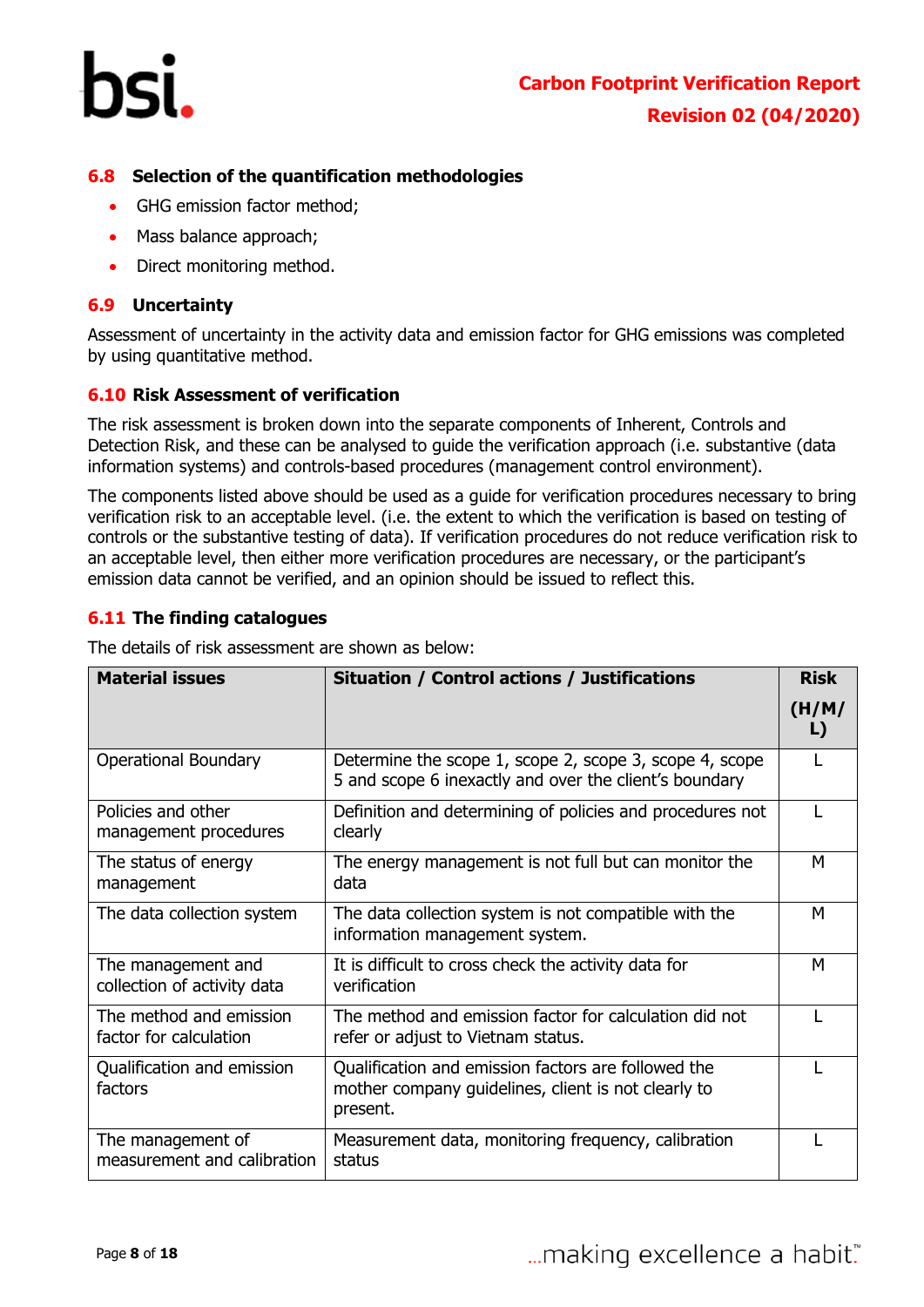#### <span id="page-8-0"></span>**6.12 Sampling plan**

| Number of data* | Number of data sampling |
|-----------------|-------------------------|
| $1 - 10$        | 50%                     |
| 11-100          | $10% + 5$               |
| 101-1000        | $5% + 15$               |
| Over 1000       | $1% + 70$               |

Note  $(*)$ :

- a) Number of Data indicates the amount of data in each data tier separately.
- b) For limited assurance, the number of data sampling may reduce to 50%.

#### <span id="page-8-1"></span>**6.13 Commentary (to be furthered confirmed at Initial verification)**

| Ref. | <b>Details</b> | <b>Area</b> |
|------|----------------|-------------|
|      |                |             |
| -    | -              |             |

#### <span id="page-8-2"></span>**6.14 Non conformity (NC) identified in this verification**

| Ref. | <b>Area</b> | <b>Description</b> | Clause(s) |
|------|-------------|--------------------|-----------|
|      |             |                    |           |
| -    |             |                    |           |

#### <span id="page-8-3"></span>**6.15 Initial visit plan (Prepared in accordance with ISO 14065:2007)**

According to this desk review, the Initial verification shall be carried out in 1.0 man-day(s) and the verification plan is made as follow:

| <b>Date</b> | Time  | <b>Verifier</b> | Area                                                                              | <b>Clause</b>                                                                          |
|-------------|-------|-----------------|-----------------------------------------------------------------------------------|----------------------------------------------------------------------------------------|
| 18/02/2022  | 08:00 | <b>PTH</b>      | Opening meeting                                                                   |                                                                                        |
|             | 08:30 | <b>PTH</b>      | Obtain and rewiew the<br>key information from the<br>operator to:                 | ISO 14064-1: $4.1 - 4.6/ 5.1 - 5.3/$<br>$6.1 - 6.4$ / 7.1-7.3/ 8.1-8.3/ 9.1-<br>9.3/10 |
|             |       |                 | • Determine the nature,<br>scale and complexity of<br>the verification activities | <b>WBCSD</b> protocol                                                                  |
|             |       |                 | • Ensure the team have<br>the appropriate<br>competencies                         |                                                                                        |
|             |       |                 | • Ensure the verification<br>durations are appropriate                            |                                                                                        |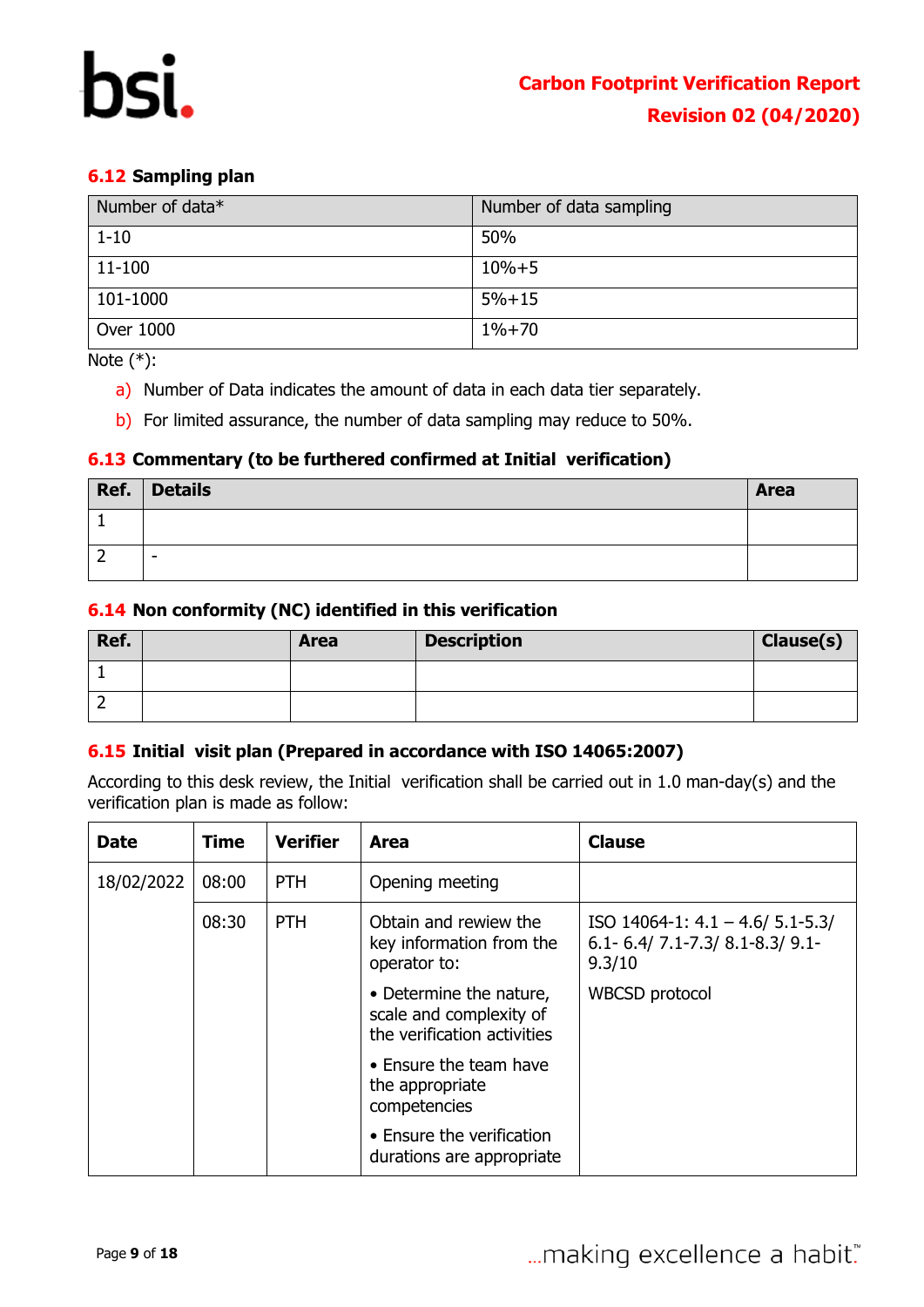

|       |            | • Provide input into the<br>risk analysis                                                        |                                                                                                                    |
|-------|------------|--------------------------------------------------------------------------------------------------|--------------------------------------------------------------------------------------------------------------------|
|       |            | • Confirm criteria                                                                               |                                                                                                                    |
|       |            | • Confirrm level of<br>assurance                                                                 |                                                                                                                    |
|       |            | • Confirm materiality.                                                                           |                                                                                                                    |
| 12:00 | <b>PTH</b> | Lunch                                                                                            |                                                                                                                    |
| 13:00 | <b>PTH</b> | Ensure the GHG report is<br>complete and the<br>boundaries are<br>appropriate by                 | ISO 14064-1: $4.1 - 4.6/5.1 - 5.3/$<br>$6.1 - 6.4$ / 7.1-7.3 $8.1 - 8.3$ / 9.1-<br>9.3/10<br><b>WBCSD</b> protocol |
|       |            | • Verifyiing the<br>boundaries                                                                   |                                                                                                                    |
|       |            | • Verifying the<br>completeness of reporting<br>within the boundaries and<br>any missing sources |                                                                                                                    |
|       |            | • Verifying the contol<br>activities for ensuring<br>completeness of reporting                   |                                                                                                                    |
|       |            | • Verifyin the selection of<br>the base year and<br>recalculation process                        |                                                                                                                    |
| 16:00 | PTH        | Assessor review and<br>report preparation                                                        |                                                                                                                    |
| 17:00 | PTH        | Closing meeting                                                                                  |                                                                                                                    |

### **Initial verification**

### <span id="page-9-0"></span>**7 Initial verification**

#### <span id="page-9-1"></span>**7.1 Conclusion**

As a result of BSI carbon footprint verification procedures, the following conclusions may be drawn:

- a) The outstanding issues have been identified as **Non conformity** table;
- b) The commentary issues have been identified as **Misstatement/ Improvement** table;
- c) No opinion can be issued until the Verification plans.

Data quality was considered acceptable in meeting the principles as set out in ISO14064-1: 2018.

During the verification, the following finding(s) were identified and those shall be confirmed at Action Correction plan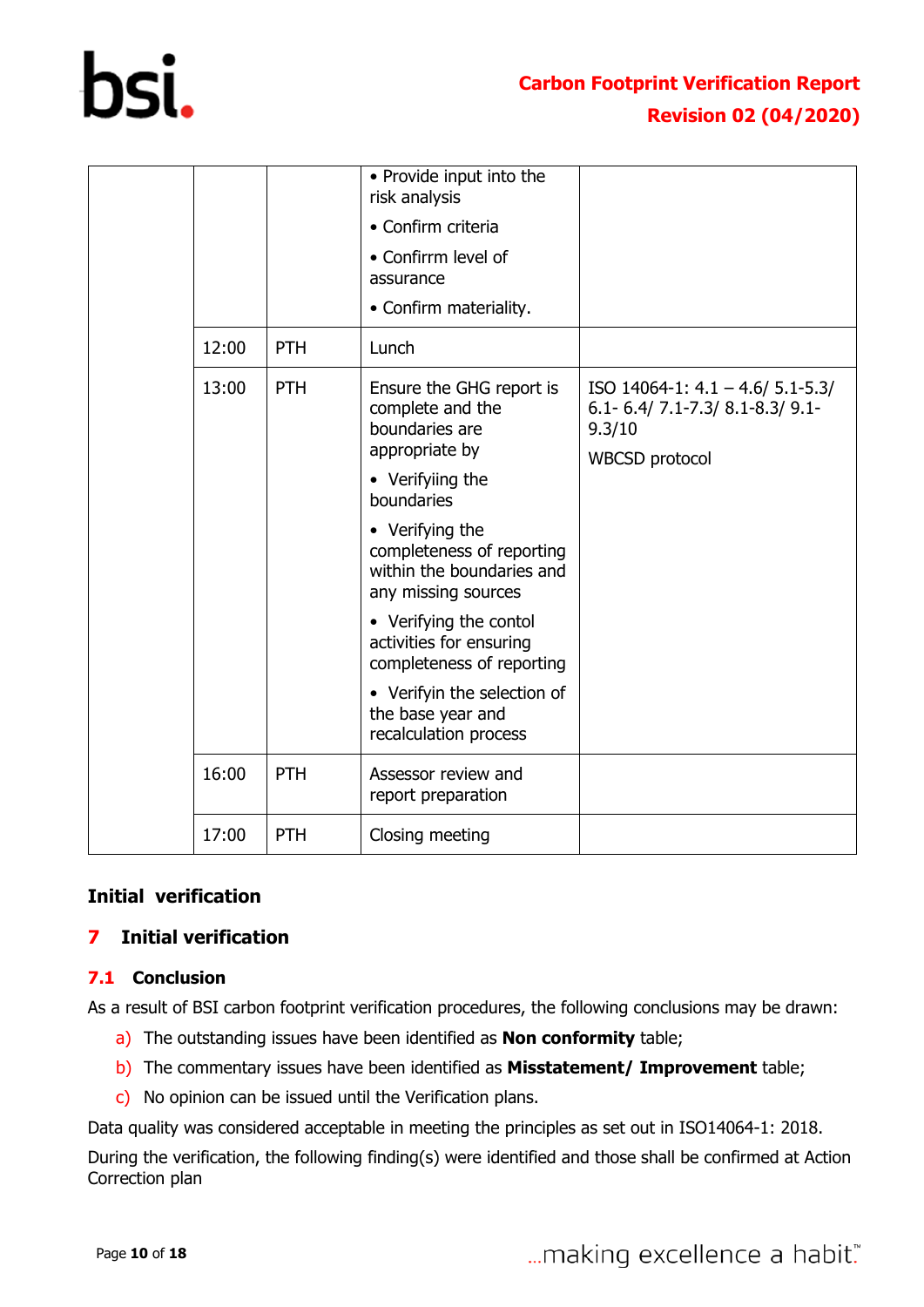| Non conformity $(NCs)$ | 00 |
|------------------------|----|
| Improvement            | 01 |

The company needs to check the corrective requirement of observation, and the decision will be checked at Verification activity.

Part of GHG inventory data and information management system have been verified per ISO 14064-1 requirements and we are pleased to announce the erification will be carried out per schedule.

This is subject to the submission of a satisfactory plan for investigating the identified NCs and implementing effective corrective actions.

No opinion can be issued until the Verification Activity

#### <span id="page-10-0"></span>**7.2 Verification Team**

| <b>Name</b>    | <b>Position</b> |
|----------------|-----------------|
| Phan Tuan Hung | Lead verifier   |
| Do Thanh Ha    | Verifier        |

#### <span id="page-10-1"></span>**7.3 Assessment Participants (on behalf of organization)**

| <b>Name</b>                           | <b>Position</b>         |
|---------------------------------------|-------------------------|
| Mr. Huang Tsung Te                    | Facility representative |
| Ms. Nguyen Thi Nga<br>Mr. Phan Van Ha | GHG team                |

#### <span id="page-10-2"></span>**7.4 Initial Initial Verification Plan (Prepared in accordance with ISO 14064-3)**

The detail plan please refer to the Initial verification plan mentioned above.

#### <span id="page-10-3"></span>**7.5 Inventory Summary**

Inventory report states the emissions as the following feagues in table below and to be re-confirmed in Verification plans.

| <b>Period</b> | <b>Scope</b> | <b>Volume GHG emissions</b> | <b>Occupation</b> |
|---------------|--------------|-----------------------------|-------------------|
|               |              | (tonnes $CO2e$ )            | (9/6)             |
| Year          | Scope 1      | 38,95                       | 1.05%             |
| 2021          | Scope 2      | 3658,48                     | 98.95%            |
| From          | Scope 3      |                             | -                 |
| 01/01/2021    | Scope 4      | -                           | -                 |
| to            | Scope 5      | -                           | -                 |
| 31/12/2021    | Scope 6      | -                           | -                 |
|               | <b>Total</b> | 3697,43                     | 100%              |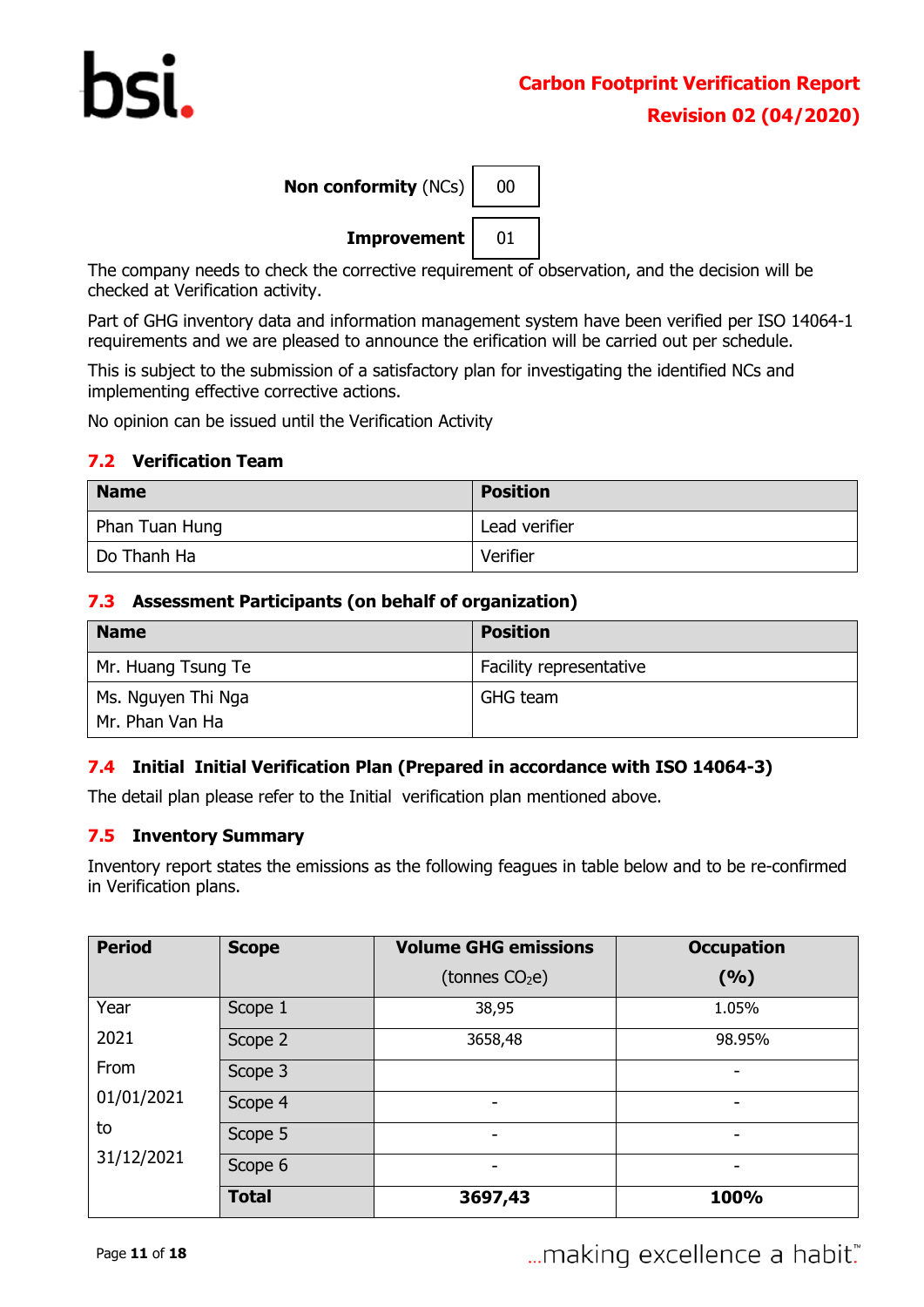Note: Scope **3,4,5,6** of emission for only qualitative discussion, but not included at this verification activity.

#### <span id="page-11-0"></span>**7.6 Summary of findings**

<span id="page-11-1"></span>Follow-up of previous findings as below

| <b>Ref</b> | <b>Details</b> | <b>Action(s)</b> | <b>Result(s)</b> |
|------------|----------------|------------------|------------------|
|            |                |                  |                  |
| -          |                |                  |                  |

#### <span id="page-11-2"></span>**7.7 Commentary (to be furthered confirmed at Initial verification)**

Following observations raised form this assessment should be considered as the opportunities for further improvement:

| Ref. | <b>Details</b>                                                                              | <b>Area</b> |
|------|---------------------------------------------------------------------------------------------|-------------|
|      | Cần mô tả chi tiết scope gián tiếp và giải thích loại trừ cho scope 4,5 và 6                | Team GHG    |
|      | Need detailed description of 6 scopes and explanation of exclusions for<br>scopes 4.5 and 6 |             |
|      |                                                                                             |             |

#### <span id="page-11-3"></span>**7.8 Non conformity (NCs) identified in this verification**

| Ref. | <b>Area</b> | <b>Description</b> | Clause(s) |
|------|-------------|--------------------|-----------|
|      |             |                    |           |
|      |             |                    |           |
|      |             |                    |           |

#### <span id="page-11-4"></span>**7.9 Recommendations**

At this stage, the main recommendation is obviously to address the outstanding issues recorded in the table NCs. Progress has been established towards verification plans.

The verification plans is currently expected to take **2.0** days verification.

# Verification Activity

#### <span id="page-11-5"></span>**8 Verification plans**

#### <span id="page-11-6"></span>**8.1 Conclusion**

As a result of verification procedures, we are pleased to announce that BSI will recommend issuing an Opinion statement as below:

a) The Greenhouse Gas Emissions for period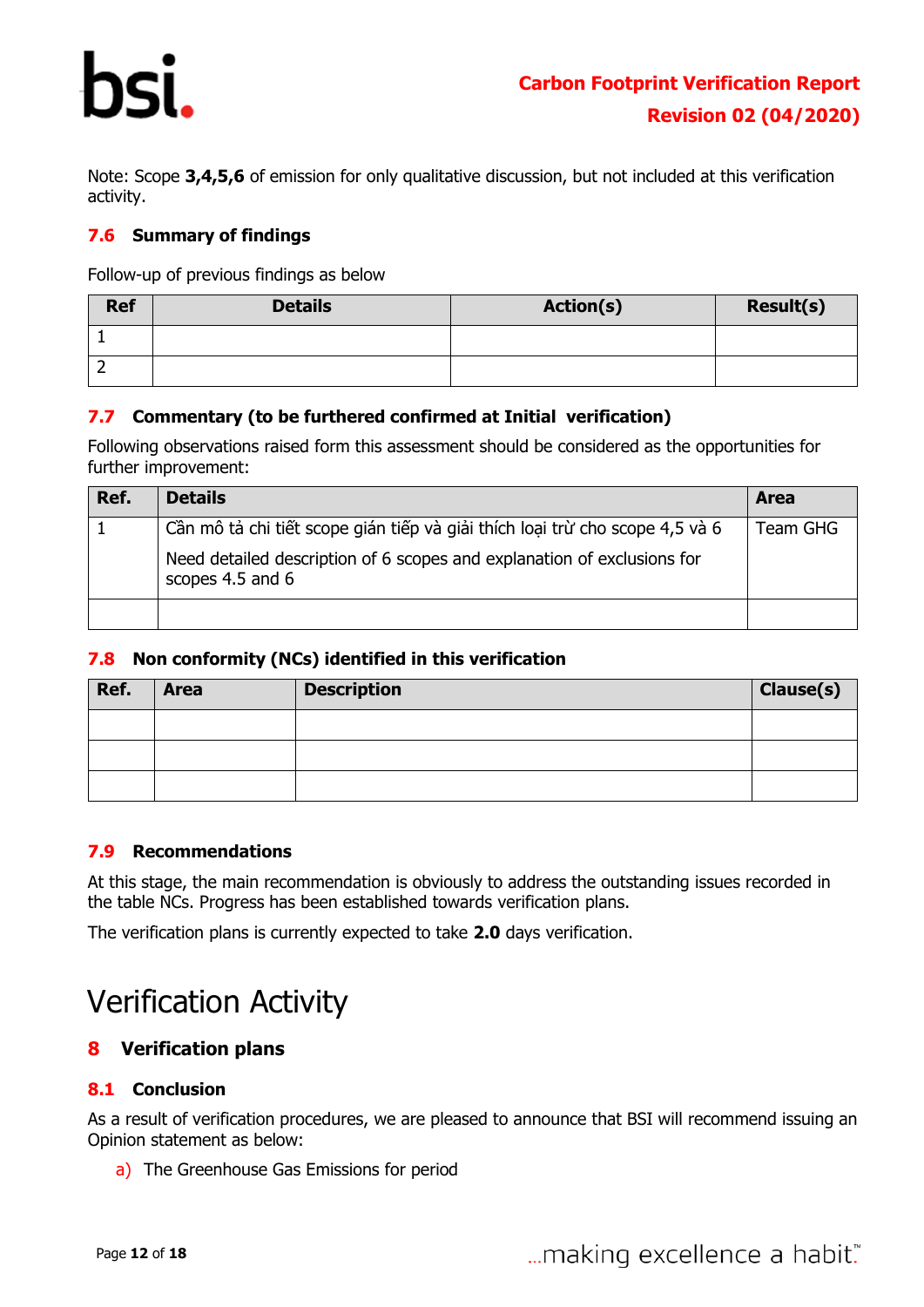From **01/01/2021** to **31/12/2021**



- b) No material misstatements in the selected base year Greenhouse Gas Emissions calculation for the company were revealed.
- c) Data quality was considered acceptable in meeting the principles as set out in ISO 14064- 1:2018.

#### <span id="page-12-0"></span>**8.2 Verification team**

| <b>Name</b>    | <b>Position</b> |
|----------------|-----------------|
| Phan Tuan Hung | Lead verifier   |

#### <span id="page-12-1"></span>**8.3 Assessment participants (on behalf of organization)**

| <b>Name</b>                           | <b>Position</b>         |
|---------------------------------------|-------------------------|
| Mr. Huang Tsung Te                    | Facility representative |
| Ms. Nguyen Thi Nga<br>Mr. Phan Van Ha | <b>GHG</b> team         |

#### <span id="page-12-2"></span>**8.4 Verification plan (Prepared in accordance with ISO 14064-3)**

The verification plans shall be carried out in **02** man-day(s) and the verification plan is made as follow:

<span id="page-12-3"></span>

| <b>Date</b> | <b>Time</b> | <b>Verifier</b> | Area                                                                                | <b>Clause</b>                                                                         |
|-------------|-------------|-----------------|-------------------------------------------------------------------------------------|---------------------------------------------------------------------------------------|
| 28/02/2022  | 8:00        | PTH, DTH        | Opening meeting                                                                     |                                                                                       |
|             | 8:30        | PTH, DTH        | Site tour the factory                                                               |                                                                                       |
|             |             |                 | Confirm change of GHG<br>management system.                                         |                                                                                       |
|             | 10:30       | PTH, DTH        | Confirmation of<br>organizational &<br>operational boundary.                        | ISO 14064-1: $4.1 - 4.6/5.1 - 5.3/$<br>$6.1 - 6.4$ / 7.1-7.3/ 8.1-8.3/ 9.1-<br>9.3/10 |
|             |             |                 | Assessment on GHG<br>inventory design                                               | <b>WBCSD</b> protocol                                                                 |
|             |             |                 | Verify Quantification<br>Methodology and GHG<br>Emission Factors,<br>calculations.  |                                                                                       |
|             |             |                 | Verification of GHG Activity<br>Data in 2021, for ex:<br>electricity, DO, LPG, etc. |                                                                                       |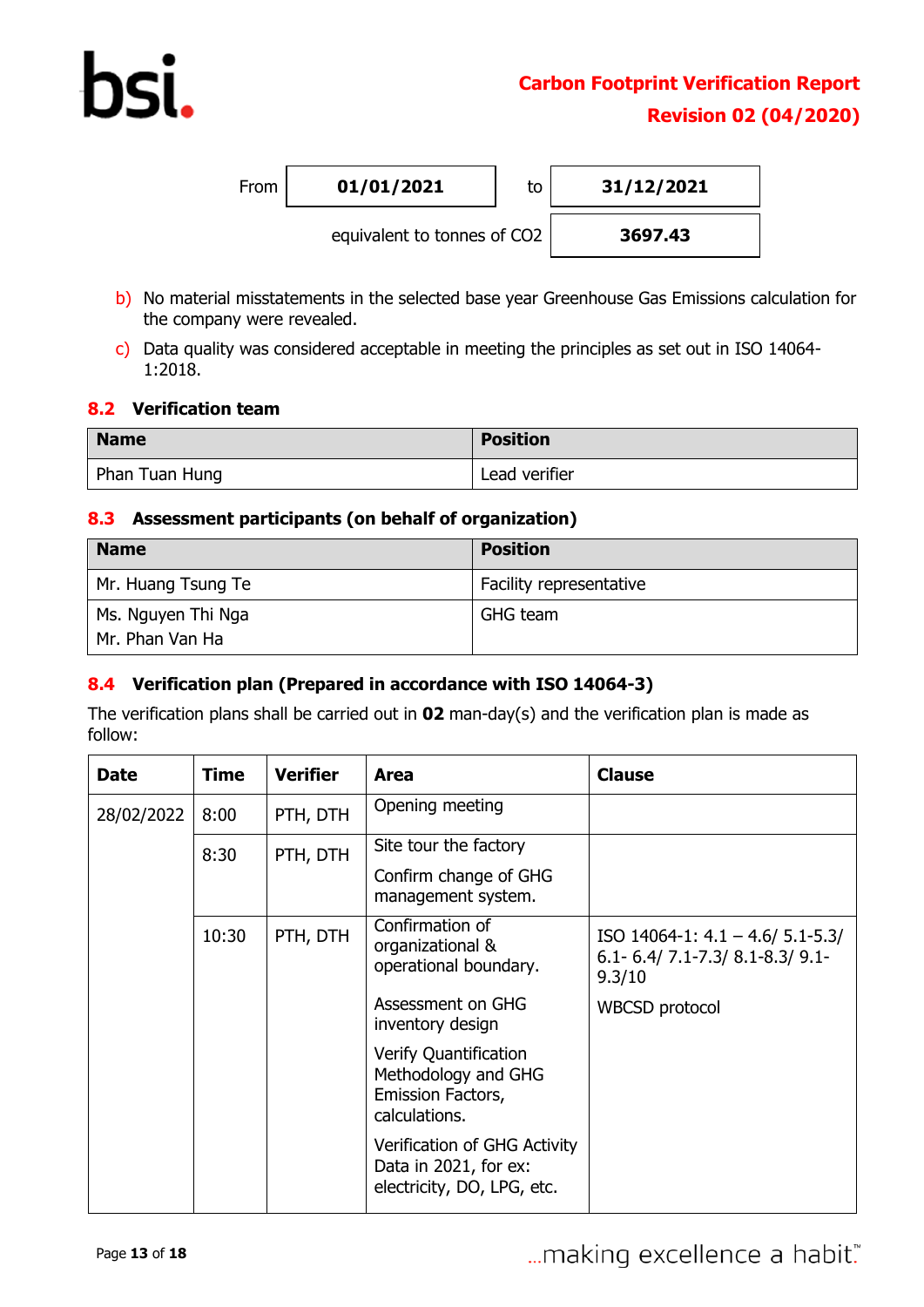

| 12:00 | PTH, DTH | Lunch                                                                               |                                                                                        |
|-------|----------|-------------------------------------------------------------------------------------|----------------------------------------------------------------------------------------|
| 13:00 | PTH, DTH | Confirmation of<br>organizational &<br>operational boundary.                        | ISO 14064-1: $4.1 - 4.6/ 5.1 - 5.3/$<br>$6.1 - 6.4$ / 7.1-7.3/ 8.1-8.3/ 9.1-<br>9.3/10 |
|       |          | Assessment on GHG<br>inventory design                                               | <b>WBCSD</b> protocol                                                                  |
|       |          | Verify Quantification<br>Methodology and GHG<br>Emission Factors,<br>calculations.  |                                                                                        |
|       |          | Verification of GHG Activity<br>Data in 2021, for ex:<br>electricity, DO, LPG, etc. |                                                                                        |
| 15.00 | PTH, DTH | Verification of GHG Activity<br>Data in 2021, for ex:<br>electricity, DO, LPG, etc. | ISO 14064-1: $4.1 - 4.6/ 5.1 - 5.3/$<br>$6.1 - 6.4$ / 7.1-7.3/ 8.1-8.3/ 9.1-<br>9.3/10 |
|       |          | Verification of GHG report<br>content                                               | <b>WBCSD</b> protocol                                                                  |
| 16:00 | PTH, DTH | Assessor review and report<br>preparation                                           |                                                                                        |
| 17:00 | PTH, DTH | Closing meeting                                                                     |                                                                                        |

#### **8.5 Inventory summary**

Inventory report states the emissions as the following feagues in table below and to be re-confirmed in Independent review.

| <b>Period</b> | <b>Scope</b> | <b>Volume GHG emissions</b> | <b>Occupation</b> |
|---------------|--------------|-----------------------------|-------------------|
|               |              | (tonnes $CO2e$ )            | (9/6)             |
| Year          | Scope 1      | 38,95                       | 1.05%             |
| 2021          | Scope 2      | 3658,48                     | 98.95%            |
| From          | Scope 3      | -                           |                   |
| 01/01/2021    | Scope 4      | -                           | -                 |
| to            | Scope 5      | -                           | ۰                 |
| 31/12/2021    | Scope 6      | -                           |                   |
|               | <b>Total</b> | 3697,43                     | 100%              |

Note: Scope **3**,**4,5,6** of emission for only qualitative discussion, but not included at this verification activity.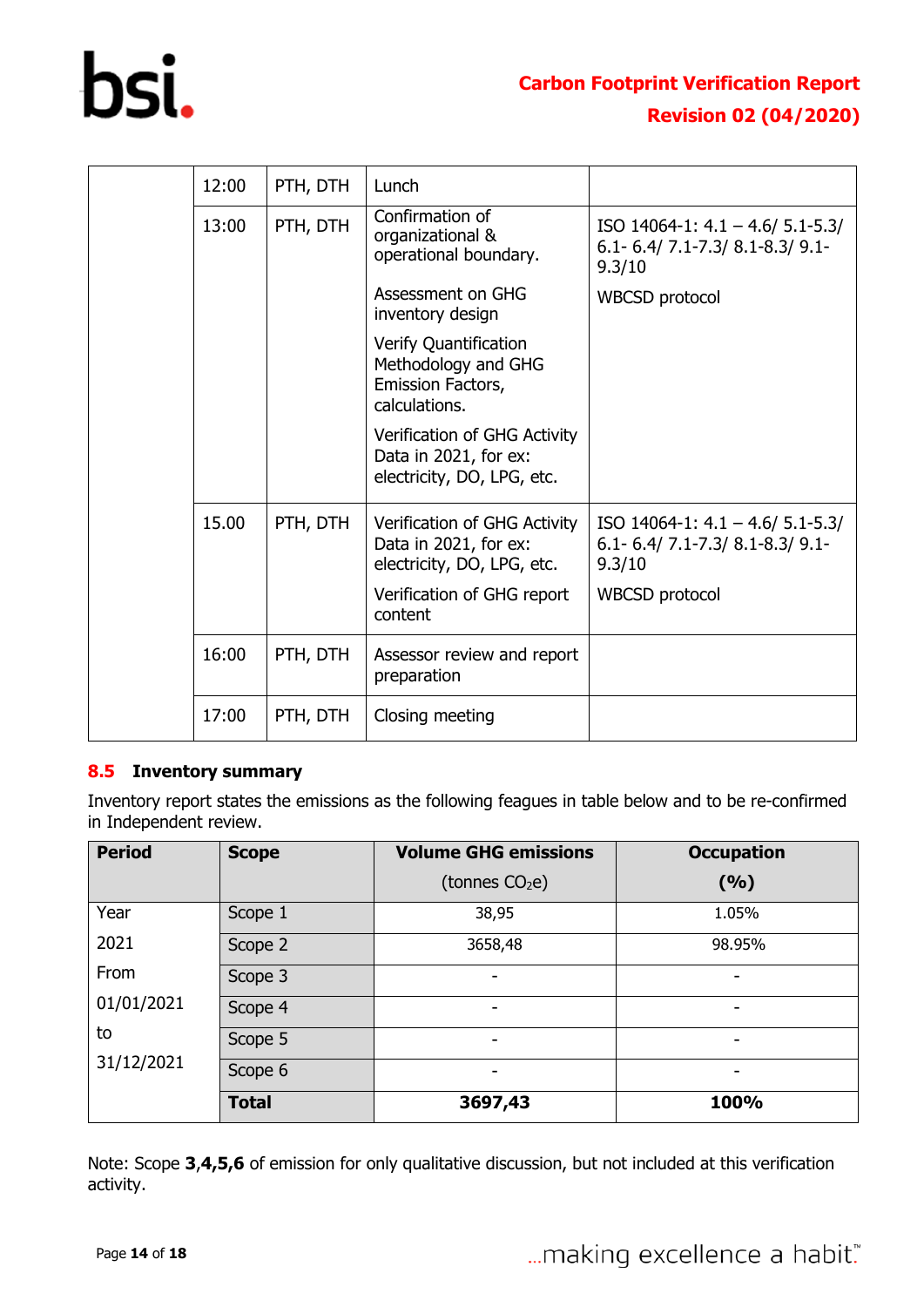

#### <span id="page-14-0"></span>**8.6 Summary of findings**

A correction plan for the findings of site visit was submitted to BSI for review and had been accepted. The baseline risk assessment, materiality assessment and strategic review documents were updated during the verification to take into account of sufficient evidence provided by the client.

Follow-ups of previous findings as below

| <b>Ref</b> | <b>Details</b> | <b>Action(s)</b> | <b>Result(s)</b> |
|------------|----------------|------------------|------------------|
|            |                |                  |                  |
| -          |                |                  |                  |

#### <span id="page-14-1"></span>**8.7 Commentary**

Following observations raised form this assessment should be considered as the opportunities for further improvement:

| Ref. | <b>Details</b>           | Area |
|------|--------------------------|------|
|      | N/A                      |      |
| ∠    | $\overline{\phantom{a}}$ |      |

#### <span id="page-14-2"></span>**8.8 Non conformity (NCs) identified in this verification**

| Ref.    | <b>Area</b>                           | <b>Description</b>                                                                                                                                                         | Clause(s) |
|---------|---------------------------------------|----------------------------------------------------------------------------------------------------------------------------------------------------------------------------|-----------|
| $NC-01$ | Khu vực công<br>cộng/ General<br>area | Chưa tính toán lượng phát thải khí nhà kính từ Bơm cứu<br>hỏa chạy bằng dầu DO trong năm 2021<br>GHG emissions from DO Oil Fire Pumps in 2021 have not<br>been calculated. | 6.3       |

This report and related documents are prepared for and only for BSI's client and for no other purpose and is sent to the certification body, the members of the audit team and the audit representative of the organisation. All documents (such as this report) regarding the verification procedure are treated confidentially by the audit team and the certification body. This audit report remains the property of the certification body.

The audit report will be left to the organisation at the end of the audit - subject to approval by the certification body. The independent release process may cause modifications or additions. In these cases, a modified revision will be sent to the audited organisation.

If you wish to distribute copies of this report external to your organisation, then all pages must be included.

Refer to assessment summary table.

| <b>Requirement(s)</b> |                      | <b>Process</b> |         |   | <b>NTC</b> |
|-----------------------|----------------------|----------------|---------|---|------------|
|                       |                      | $\mathsf{A}$   | D.<br>D | ั |            |
|                       | Terms and definition |                |         | ж |            |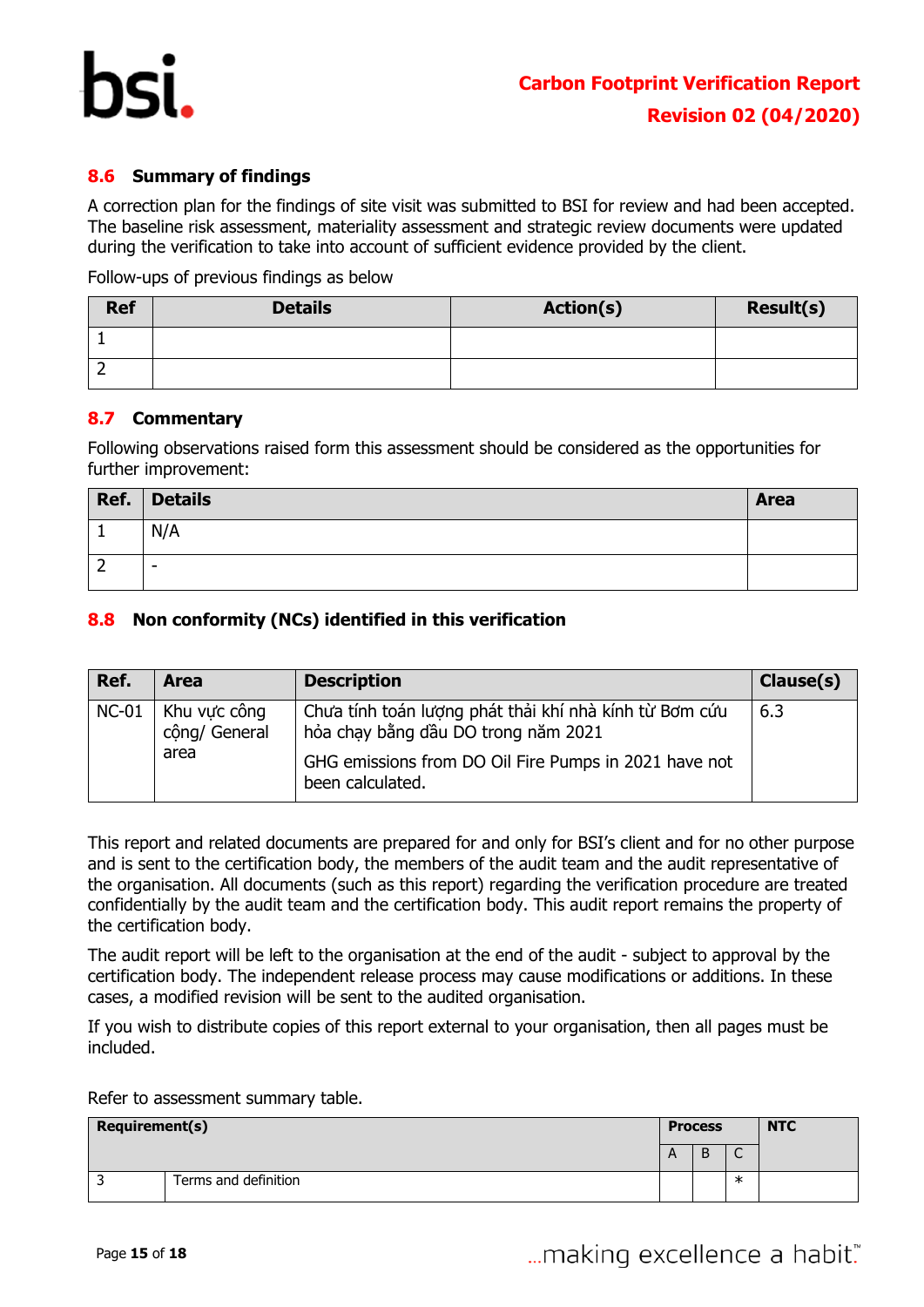## **Carbon Footprint Verification Report Revision 02 (04/2020)**

| 3.1            | Terms relating to greenhouse gases                                   | $\ast$ |    |
|----------------|----------------------------------------------------------------------|--------|----|
| 3.2            | Terms relating to the GHG inventory process                          | $\ast$ |    |
| 3.3            | Terms relating to biogenic material and land use                     | $\ast$ |    |
| 3.4            | Terms relating to organizations, interested parties and verification | $\ast$ |    |
| $\overline{4}$ | Principles                                                           | $\ast$ |    |
| 4.1            | General                                                              | $\ast$ |    |
| 4.2            | Relevance Select the GHG sources                                     | $\ast$ |    |
| 4.3            | Completeness                                                         | $\ast$ |    |
| 4.4            | Consistency                                                          | $\ast$ |    |
| 4.5            | Accuracy                                                             | $\ast$ |    |
| 4.6            | Transparency                                                         | $\ast$ |    |
| 5              | GHG inventory boundaries                                             | $\ast$ |    |
| 5.1            | Organizational boundaries                                            | $\ast$ |    |
| 5.2            | Reporting boundaries                                                 | $\ast$ |    |
| 5.2.1          | Establishing reporting boundaries                                    | $\ast$ |    |
| 5.2.2          | Direct GHG emissions and removals                                    | $\ast$ |    |
| 5.2.3          | Indirect GHG emissions                                               | $\ast$ |    |
| 5.2.4          | GHG inventory categories                                             | $\ast$ |    |
| 6              | Quantification of GHG emissions and removals                         | $\ast$ |    |
| 6.1            | Identification of GHG sources and sinks                              | $\ast$ |    |
| 6.2            | Selection of quantification approach                                 | $\ast$ |    |
| 6.2.1          | General                                                              | $\ast$ |    |
| 6.2.2          | Data selection and collection used for quantification                | $\ast$ |    |
| 6.2.3          | Selectionor development of GHG quantification mode                   | $\ast$ |    |
| 6.3            | Calculation of GHG emissions and removals                            | $\ast$ | 01 |
| 6.4            | Base-year GHG inventory                                              | $\ast$ |    |
| 6.4.1          | Selection and establishment of base year                             | $\ast$ |    |
| 6.4.2          | Review of base-year GHG inventory                                    | $\ast$ |    |
| $\overline{7}$ | Mitigation activities                                                | $\ast$ |    |
| 7.1            | GHG emission reduction and removal enhancement initiatives           | $\ast$ |    |
| 7.2            | GHG emission reduction or removal enhancement projects               | $\ast$ |    |
| 7.3            | GHG emission reduction or removal enhancement targets                | $\ast$ |    |
| 8              | GHG inventory quality management                                     | $\ast$ |    |
| 8.1            | GHG information management                                           | $\ast$ |    |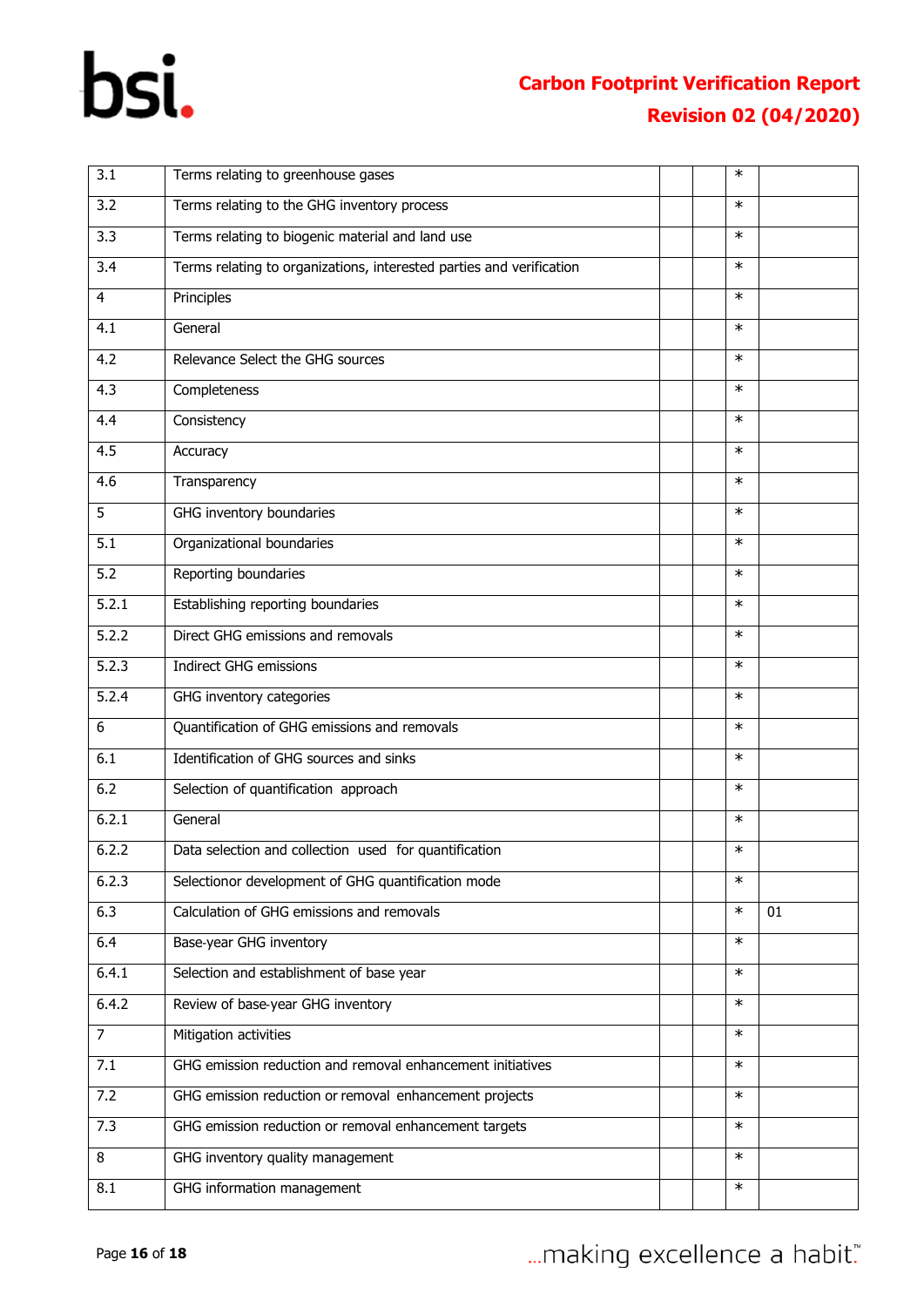| 8.2   | Document retention and record keeping                      | $\ast$ |  |
|-------|------------------------------------------------------------|--------|--|
| 8.3   | Assessing uncertainty                                      | $\ast$ |  |
| 9     | GHG reporting                                              | $\ast$ |  |
| 9.1   | General                                                    | $\ast$ |  |
| 9.2   | Planning the GHG report                                    | $\ast$ |  |
| 9.3   | GHG report content                                         | $\ast$ |  |
| 9.3.1 | Required information                                       | $\ast$ |  |
| 9.3.2 | Recommended information                                    | $\ast$ |  |
| 9.3.3 | Optional information and associated requirements           | $\ast$ |  |
| 10    | in<br>Organization's<br>verification<br>activities<br>role | $\ast$ |  |

Legend- Business Areas / Process Assessed

[A] Initial Review

[B] Initial plans

[C] Verification plans

Note Cover ISO 14064-1 and WBCSD GHG Protocol.

#### <span id="page-16-0"></span>**9 Verification details**

| Location reference              |                                                                                                                                         |
|---------------------------------|-----------------------------------------------------------------------------------------------------------------------------------------|
| Name and address                | Company name: QISDA VIETNAM CO., LTD                                                                                                    |
|                                 | Address: Lot CN-12, Dong Van IV Industrial Park, Nhat Tan<br>Commune, Dai Cuong Commune, Kim Bang District, Ha Nam<br>Province, Vietnam |
| <b>Contact Name</b>             | Ms. Nguyen Thi Nga                                                                                                                      |
| <b>Telephone Number</b>         | 0328 808 818                                                                                                                            |
| <b>Fax Number</b>               |                                                                                                                                         |
| e-mail Address                  | Nga.TN.Nguyen@Qisda.com                                                                                                                 |
| Assessment reference            |                                                                                                                                         |
| Visit type                      |                                                                                                                                         |
| Assessment dates                | 28.02.2022                                                                                                                              |
| Assessment duration             | $2.0$ day $(s)$                                                                                                                         |
| <b>Customer Service Officer</b> |                                                                                                                                         |
| <b>Telephone Number</b>         |                                                                                                                                         |
| <b>Fax Number</b>               |                                                                                                                                         |
| e-mail Address                  |                                                                                                                                         |